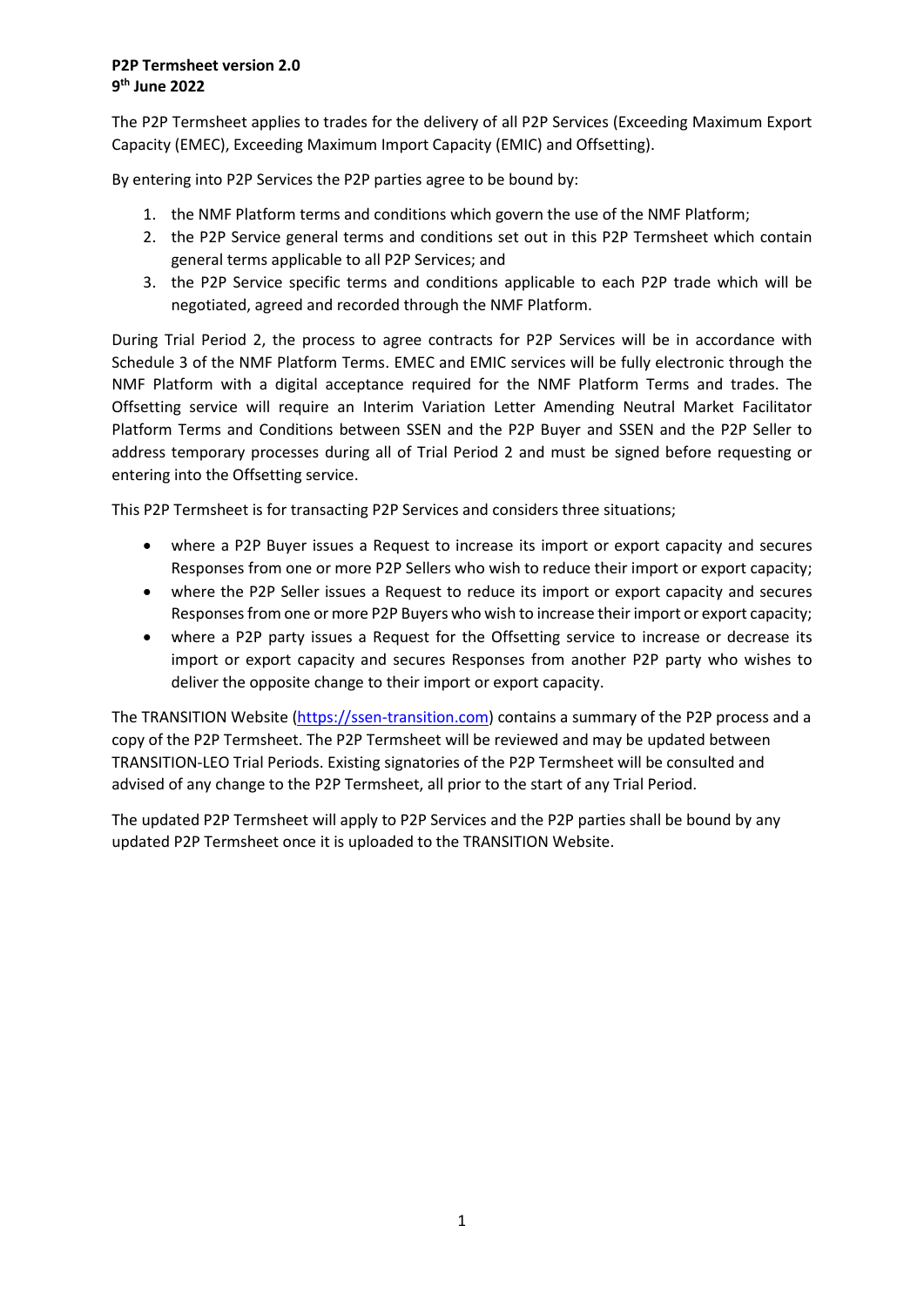## **P2P Termsheet version 2.0 9 th June 2022**

| <b>P2P General Terms</b>                                                    |                                                                                                                                                                                                                                                                                                                                                                                                                                                                                                                                                                                                                                                                                                                                                                                                                                                                                                 |  |
|-----------------------------------------------------------------------------|-------------------------------------------------------------------------------------------------------------------------------------------------------------------------------------------------------------------------------------------------------------------------------------------------------------------------------------------------------------------------------------------------------------------------------------------------------------------------------------------------------------------------------------------------------------------------------------------------------------------------------------------------------------------------------------------------------------------------------------------------------------------------------------------------------------------------------------------------------------------------------------------------|--|
| <b>P2P Services</b>                                                         | The agreement is between two P2P Parties who wish to enter into an;                                                                                                                                                                                                                                                                                                                                                                                                                                                                                                                                                                                                                                                                                                                                                                                                                             |  |
|                                                                             | EMEC or EMIC trade where a P2P party wishes to buy additional export<br>$\bullet$<br>or import capacity (the P2P Buyer) and a P2P party wishes to sell<br>additional export or import capacity (the P2P Seller); or                                                                                                                                                                                                                                                                                                                                                                                                                                                                                                                                                                                                                                                                             |  |
|                                                                             | Offsetting trade where a P2P party wishes to increase its export or<br>٠<br>import capacity (the P2P Buyer) when a P2P party wishes to reduce its<br>export or import capacity (the P2P Seller).                                                                                                                                                                                                                                                                                                                                                                                                                                                                                                                                                                                                                                                                                                |  |
|                                                                             | All trades shall cover a period of one day (00:00 to 24:00), one week (00:00<br>Sunday to 24:00 Saturday) or a season (a combination of weeks).                                                                                                                                                                                                                                                                                                                                                                                                                                                                                                                                                                                                                                                                                                                                                 |  |
| P <sub>2</sub> P<br>agreement<br>process                                    | The P2P Buyer or the P2P Seller may initiate the P2P agreement process by<br>issuing a Request with the other party responding with a Response.                                                                                                                                                                                                                                                                                                                                                                                                                                                                                                                                                                                                                                                                                                                                                 |  |
|                                                                             | The parties shall agree the specific terms and conditions applicable to the<br>purchase and sale of those P2P Services in accordance with Schedule 3 of the<br><b>NMF Platform Terms.</b>                                                                                                                                                                                                                                                                                                                                                                                                                                                                                                                                                                                                                                                                                                       |  |
| Agreement to<br>Transfer<br>Export<br>Capacity<br>(applies to<br>EMEC only) | Where a P2P party accepts a Response for a variation in export capacity following<br>the approval by the DNO, the P2P parties shall vary their electricity export from<br>site as agreed for the duration of the P2P service.                                                                                                                                                                                                                                                                                                                                                                                                                                                                                                                                                                                                                                                                   |  |
|                                                                             | The P2P Buyer purchasing the additional export capacity can only increase its<br>MEC up to the level of MEC detailed in the Temporary Capacity Variation Notice<br>issued to it by the DNO for the duration of the P2P Service even if it has<br>purchased MEC that would result in a higher export capacity than that detailed in<br>the Temporary Capacity Variation Notice.                                                                                                                                                                                                                                                                                                                                                                                                                                                                                                                  |  |
| Agreement to<br>Transfer<br>Import<br>Capacity<br>(applies to<br>EMIC only) | Where a P2P party accepts a Response for a variation in import capacity<br>following the approval by the DNO, the P2P parties shall vary their electricity<br>import to site as agreed for the duration of the P2P service.                                                                                                                                                                                                                                                                                                                                                                                                                                                                                                                                                                                                                                                                     |  |
|                                                                             | The P2P Buyer purchasing the additional import capacity can only increase its<br>MIC up to the level of MIC detailed in the Temporary Capacity Variation Notice<br>issued to it by the DNO for the duration of the P2P Service even if it has<br>purchased MIC that would result in a higher import capacity than that detailed in<br>the Temporary Capacity Variation Notice.                                                                                                                                                                                                                                                                                                                                                                                                                                                                                                                  |  |
| Agreement to<br>enter into<br>Offsetting                                    | P2P parties shall implement a technical solution to ensure the level of MEC or<br>MIC does not exceed that in the Temporary Capacity Variation Notice. The<br>technical solution should be approved by the DNO prior to any delivery under the<br>Offsetting service. In addition, where a P2P party accepts a Response for the<br>Offsetting service to vary either their import or export capacity, DNO approval is<br>required before delivery of the P2P service. The P2P Buyer purchasing the<br>additional export or import capacity can only increase its MEC or MIC up to the<br>level of MEC or MIC detailed in the Temporary Capacity Variation Notice issued<br>to it by the DNO for the duration of the P2P Service even if the Offsetting service<br>is capable of delivering a higher export or import capacity than that detailed in<br>the Temporary Capacity Variation Notice. |  |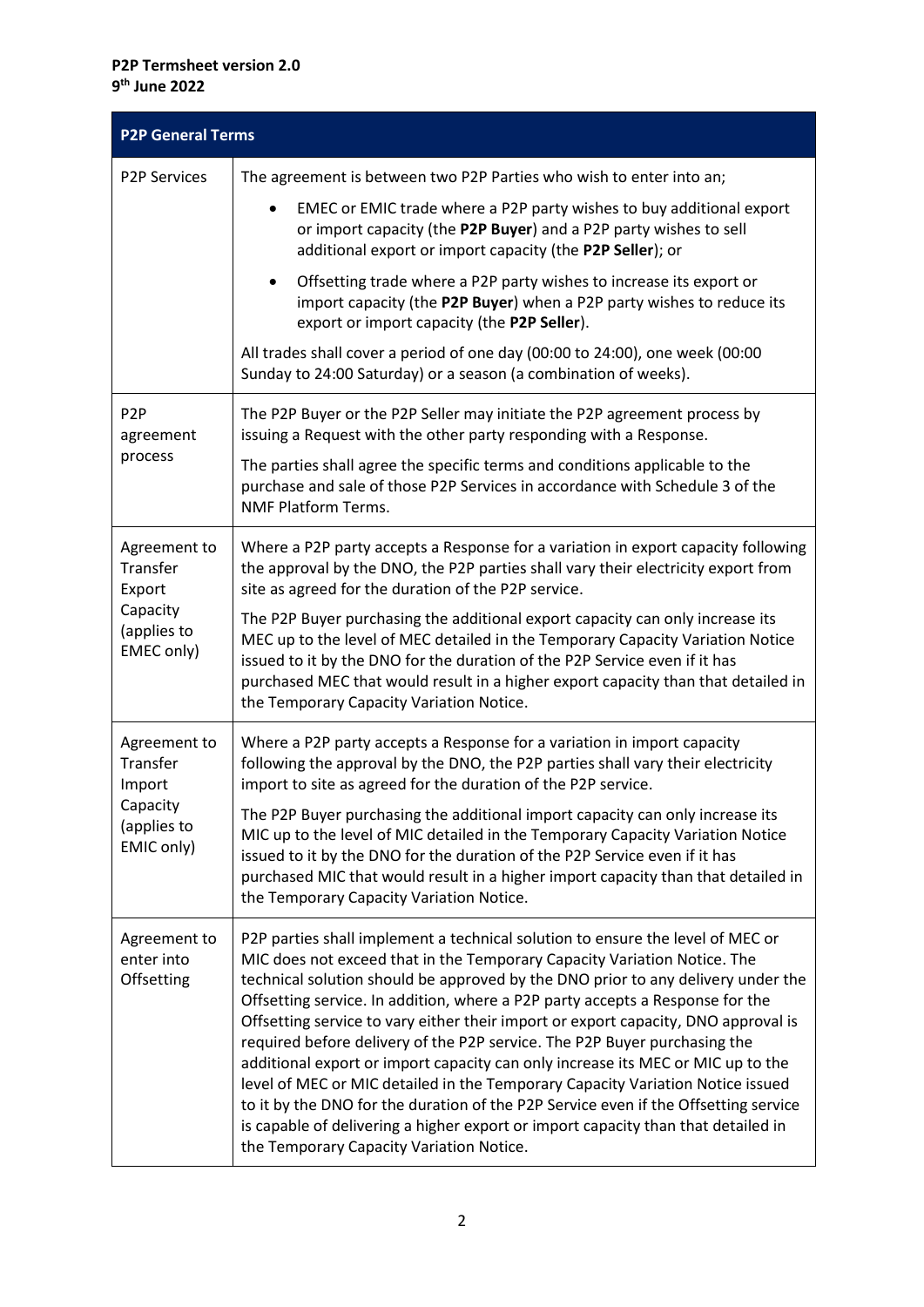| P2P Seller<br>Warranties             | The P2P Seller warrants that;                                                                                                                                                                                                                                                                                                                                                                      |
|--------------------------------------|----------------------------------------------------------------------------------------------------------------------------------------------------------------------------------------------------------------------------------------------------------------------------------------------------------------------------------------------------------------------------------------------------|
|                                      | it has a Connection Agreement with the DNO which allows it to offer the<br>П<br>MEC or MIC (as appropriate) detailed in the P2P Specific Service Terms;                                                                                                                                                                                                                                            |
|                                      | there is nothing preventing it from entering into the P2P Service; and<br>п                                                                                                                                                                                                                                                                                                                        |
|                                      | the P2P Service will not start unless and until the DNO has approved the P2P<br>П<br>Service to proceed and the technical solution for the Offsetting service (if<br>relevant).                                                                                                                                                                                                                    |
| P2P Buyer                            | The P2P Buyer warrants that;                                                                                                                                                                                                                                                                                                                                                                       |
| Warranties                           | it has a Connection Agreement with the DNO which allows it to participate<br>×<br>in the P2P Service                                                                                                                                                                                                                                                                                               |
|                                      | there is nothing preventing it from entering into the P2P Service;<br>I.                                                                                                                                                                                                                                                                                                                           |
|                                      | it has received a Temporary Capacity Variation Notice from the DNO for the<br>$\blacksquare$<br>changes in MEC or MIC (as appropriate) and will not exceed the revised MEC<br>or MIC contained therein;                                                                                                                                                                                            |
|                                      | the P2P Service will not start unless and until the DNO has approved the P2P<br>ш<br>Service to proceed and the technical solution for the Offsetting service (if<br>relevant);                                                                                                                                                                                                                    |
|                                      | it will use the additional MEC or MIC as appropriate for the P2P Service at<br>ш<br>the P2P Buyer Site during the agreed time period and will not hoard any<br>unused MEC or MIC that is included in a P2P Service;                                                                                                                                                                                |
|                                      | will not trade using any MEC or MIC (as appropriate) which it has purchased<br>$\blacksquare$<br>through a P2P Service unless there are extraordinary circumstances (for<br>example where site issues that prevent the MEC or MIC from being used<br>(such as the loss of the underlying generation or demand capacity for which<br>the P2P Service was purchased));                               |
|                                      | it will not trade using any MEC or MIC (as appropriate) which it has<br>п<br>purchased through a P2P Service to deliver a Flexibility Service; and                                                                                                                                                                                                                                                 |
|                                      | it will pay the Seller for the P2P Service.                                                                                                                                                                                                                                                                                                                                                        |
| <b>NMF Platform</b><br><b>Issues</b> | The P2P parties acknowledge that if there is an issue with the NMF Platform this<br>may affect the finalisation or approval of a P2P Service and may prevent, suspend<br>or terminate the P2P Service.                                                                                                                                                                                             |
| Network<br><b>Issues</b>             | The P2P parties acknowledge that if there is an electricity network issue or an<br>electricity system stress event (as defined by the electricity system operator,<br>transmission operator or DNO), the DNO may issue a cancellation request and<br>the P2P parties shall comply with the requirements of such a request<br>immediately, which may prevent, suspend or terminate the P2P Service. |
| Verification                         | Each month during the P2P Service:                                                                                                                                                                                                                                                                                                                                                                 |
|                                      | The P2P Buyer and the P2P Seller shall provide the NMF Platform with the<br>meter point administration number ("MPAN") data for any P2P Service that<br>should have been delivered during the previous month, this MPAN data<br>shall be provided within ten (10) days of the end of the month; and                                                                                                |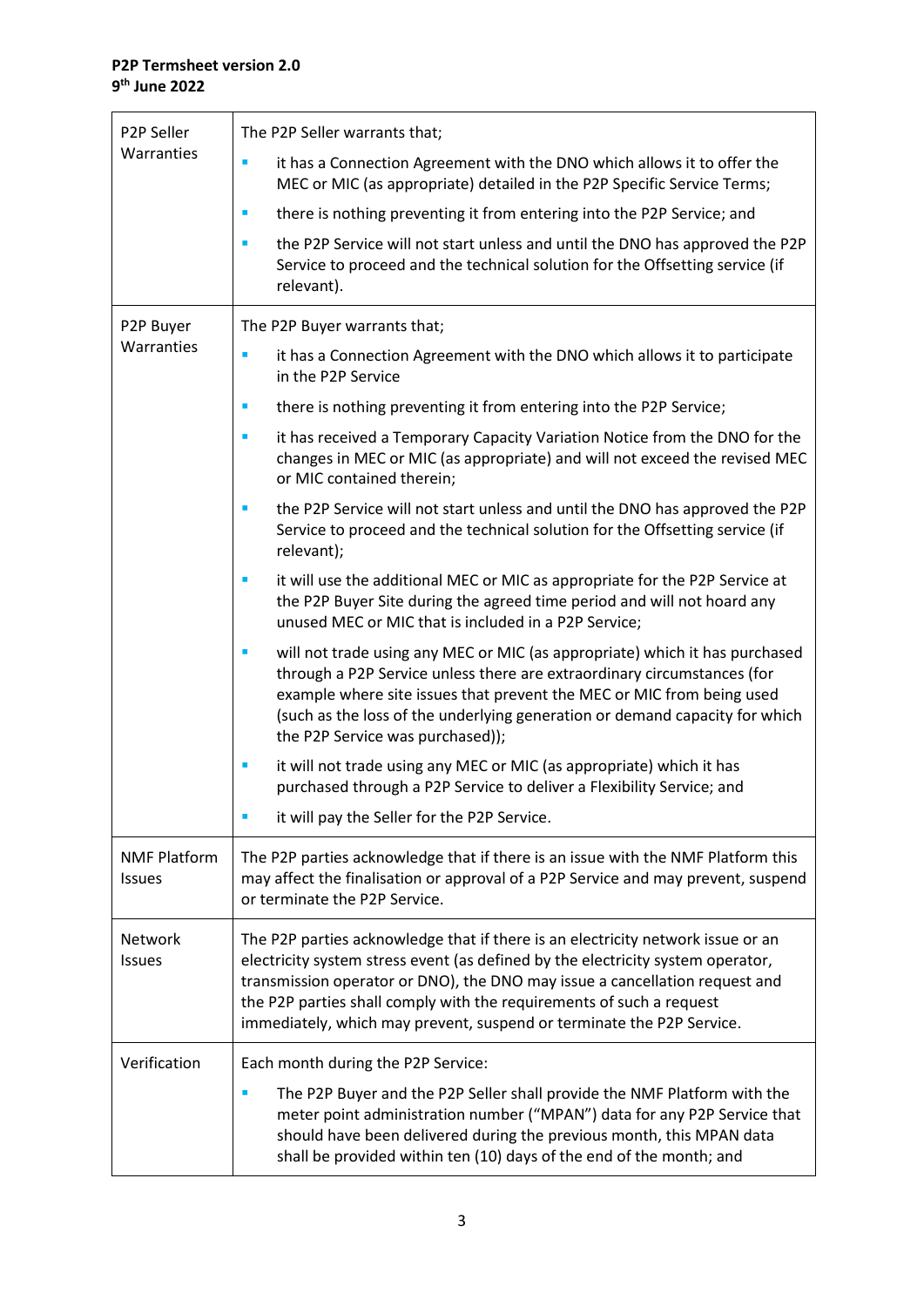|         | The DNO may use Half Hourly Metering Data available to the DNO or the<br>metering data provided to verify compliance by the P2P parties with the<br><b>Temporary Capacity Variation Notice;</b>                                                                                     |
|---------|-------------------------------------------------------------------------------------------------------------------------------------------------------------------------------------------------------------------------------------------------------------------------------------|
|         | if there has been any non-compliance with the Temporary Capacity<br>Variation Notice, the DNO will inform the P2P Buyer or P2P Seller as<br>appropriate; or                                                                                                                         |
|         | the DNO may sanction any non-compliance which may involve excluding<br>the P2P party who is non-compliant from participating in future trades<br>for repeated non-compliance.                                                                                                       |
| Payment | The P2P Buyer and the P2P Seller shall provide financial details to each<br>I.<br>other to enable payment between the P2P parties.                                                                                                                                                  |
|         | The P2P Buyer shall pay the P2P Seller for each calendar month (or as<br>ш<br>otherwise agreed) for the P2P Service, even if the trade straddles two<br>calendar months.                                                                                                            |
|         | For the EMEC or EMIC service, the P2P Seller shall invoice the P2P Buyer for<br>ш<br>any EMEC or EMIC service provided in the previous month using the<br>following calculation to assess sums due (e.g. payment for March will be<br>paid by the end of April):                    |
|         | multiplying the hours the EMEC or EMIC service was provided during<br>the previous month;                                                                                                                                                                                           |
|         | by the EMEC or EMIC service capacity; and<br>÷                                                                                                                                                                                                                                      |
|         | by the EMEC or EMIC service price.                                                                                                                                                                                                                                                  |
|         | For the Offsetting service, the P2P Seller shall invoice the P2P Buyer for any<br>Offsetting service provided in the previous month using the following<br>calculations to assess sums due (e.g. payment for March will be paid by the<br>end of April):                            |
|         | Availability Fee;<br>multiply the hours for which the Offsetting service was contracted<br>٠<br>when the P2P Seller DER was available (at any capacity level);                                                                                                                      |
|         | by the maximum Offsetting service capacity across all hours for<br>٠<br>which the Offsetting service was contracted; and<br>by the Availability Price for the Offsetting service.<br>٠                                                                                              |
|         | <b>Utilisation Fee;</b><br>multiply the energy in kWh delivered as part of the Offsetting<br>service; and<br>by the Utilisation Price for the Offsetting service.<br>٠                                                                                                              |
|         | The P2P Buyer shall pay the P2P Seller within thirty (30) days of the date of<br>ш<br>the invoice for the amount calculated above;                                                                                                                                                  |
|         | The P2P Buyer shall pay for the P2P Service using the financial details<br>×<br>provided by the P2P Seller; and                                                                                                                                                                     |
|         | If the availability of the P2P Service is affected by any NMF Platform issues<br>×<br>or electricity network issues or is cancelled or terminated at any time, the<br>P2P Buyer and the Seller shall reconcile any P2P payments made and shall<br>do so within the following month. |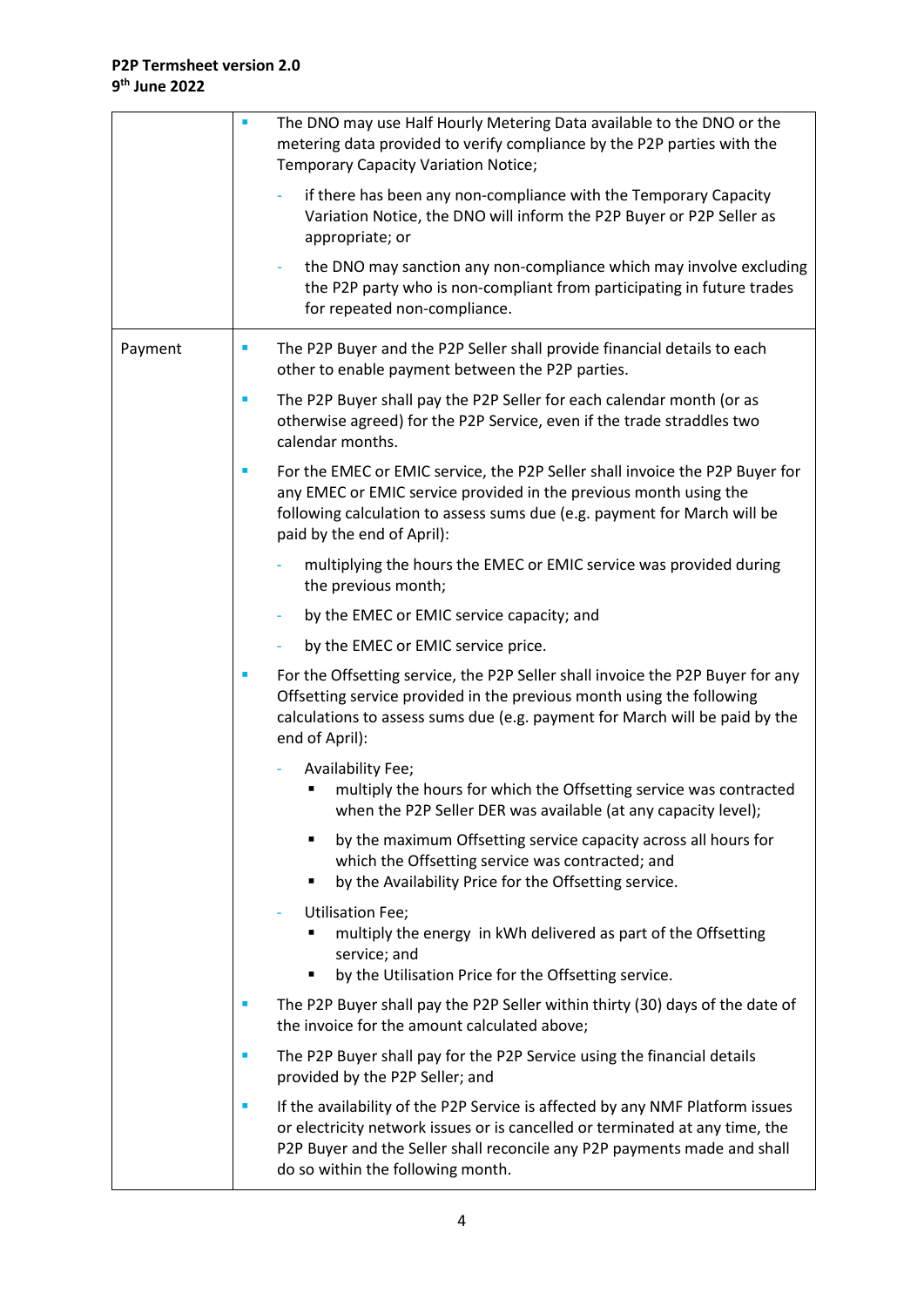|                    | The P2P Buyer and P2P Seller may agree to net payments if there is more<br>than one P2P Service agreed between them and active in any month.                                                                                                                                                                                                                                                                     |
|--------------------|------------------------------------------------------------------------------------------------------------------------------------------------------------------------------------------------------------------------------------------------------------------------------------------------------------------------------------------------------------------------------------------------------------------|
| Termination        | The short duration of the P2P Service means there are limited grounds for<br>termination. A P2P party may terminate the P2P Service on the following<br>grounds:                                                                                                                                                                                                                                                 |
|                    | If the other P2P party is in financial hardship or distress or suffering from<br>П<br>insolvency or bankruptcy;                                                                                                                                                                                                                                                                                                  |
|                    | If the other P2P party persistently or materially breaches the terms of the<br>ш<br>P2P Termsheet, the NMF Platform Terms or the specific terms of any trade<br>agreed through the NMF Platform and/or fails to adhere to the revised MEC<br>or MIC as appropriate and/or the DNO withdraws the Temporary Capacity<br>Variation Notice as appropriate;                                                           |
|                    | If either P2P party is found to have breached the Basic Market Rules <sup>1</sup> ;<br>п<br>market manipulation, market abuse, or gaming of the market or its position.                                                                                                                                                                                                                                          |
|                    | If the NMF Platform user account for either party is cancelled or terminated;<br>$\blacksquare$                                                                                                                                                                                                                                                                                                                  |
|                    | If the P2P Buyer is more than two (2) weeks late in making a payment, the<br>$\blacksquare$<br>P2P Seller can terminate the P2P Service on giving five (5) working days'<br>notice;                                                                                                                                                                                                                              |
|                    | If there is an issue that affects the ability of the P2P Buyer to use the traded<br>×<br>P2P Service for more than 20% of the duration of the P2P Service or for<br>more than (3) days in total which the P2P Buyer could not have foreseen<br>and which is beyond the control of the P2P Buyer, then either P2P party has<br>the right to terminate immediately by giving notice to the other P2P party;<br>and |
|                    | If there is an issue that affects the ability of the P2P Seller to provide the<br>traded P2P Service for more than 20% of the duration of the P2P Service or<br>for more than (3) days in total which the P2P Seller could not have foreseen<br>and which is beyond the control of the P2P Seller, then either P2P party has<br>the right to terminate immediately by giving notice to the other P2P party.      |
|                    | The parties should acting reasonably agree the consequences of termination of a<br>P2P Service (if any).                                                                                                                                                                                                                                                                                                         |
| Liability          | The limit of liability of P2P party to the other P2P party shall be limited to the<br>value of the P2P trade in the P2P Specific Service Terms. Nothing in this<br>agreement limits any liability which cannot legally be limited.                                                                                                                                                                               |
| Confidentiality    | The P2P parties agree that all data provided by one P2P party to the other in<br>respect of the P2P Service shall be kept confidential and not disclosed by the<br>recipient party, save that this data can be shared with other LEO partners,<br>provided this is done in accordance with the LEO Data Sharing Agreement.                                                                                       |
| Data<br>Protection | Each P2P party shall at all times comply with the provisions and obligations<br>imposed by UK data protection legislation and shall keep secure and not disclose<br>personal data of the other P2P party without prior written consent.                                                                                                                                                                          |

<sup>1</sup> Basic Market Rules can be found on the TRANSITION Website (https://ssen-transition.com/getinvolved/participation-qualification-and-contracts/)